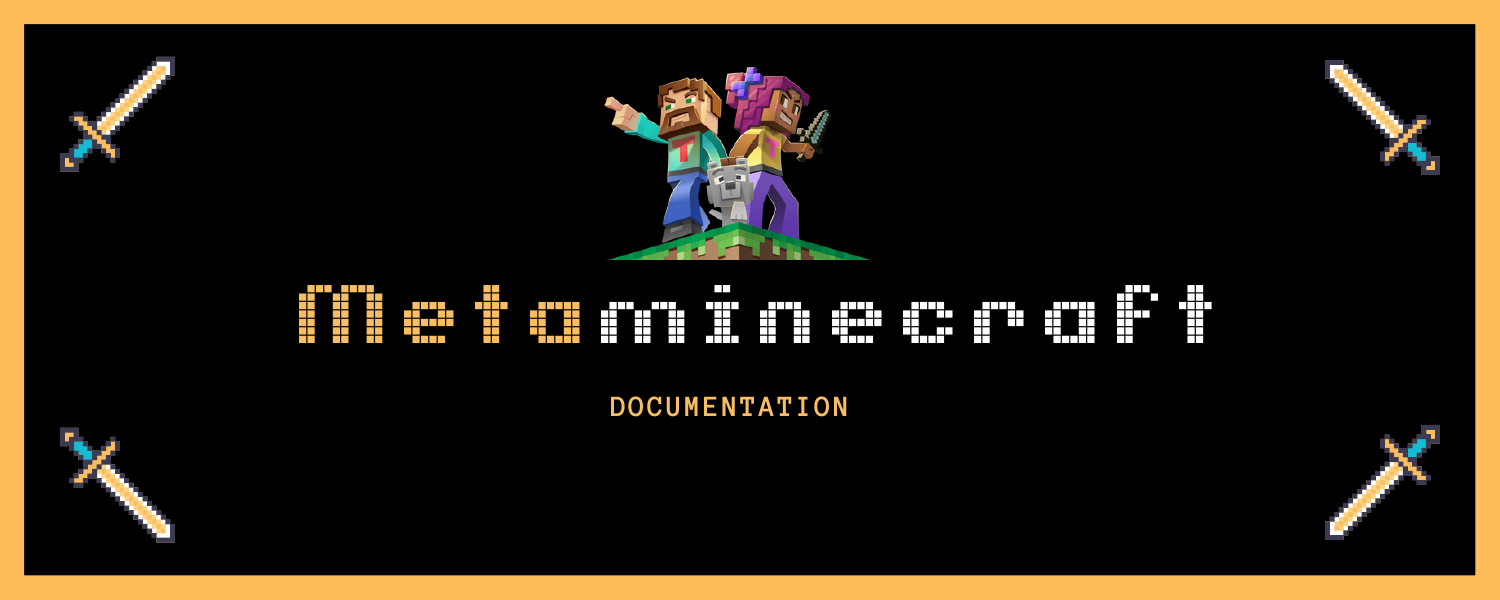

**Metaminecraft -** is a Play2Earn cryptocurrency game based on the famous Minecraft game.

Metaminecraft is a continuation of a new generation of beloved pixel toys with the possibility of earning cryptocurrency. You take on the role of a designer and create your own pure pixel metaverse. Remakes the world around you, YOU ARE THE CREATOR OF EVERYTHING

A new AI-powered battlefield where everyone can earn tokens through smart gameplay and contributions to the ecosystem. Players can buy nft heroes and participate in battles, get resources, develop their characters, get resources, build buildings and sell them.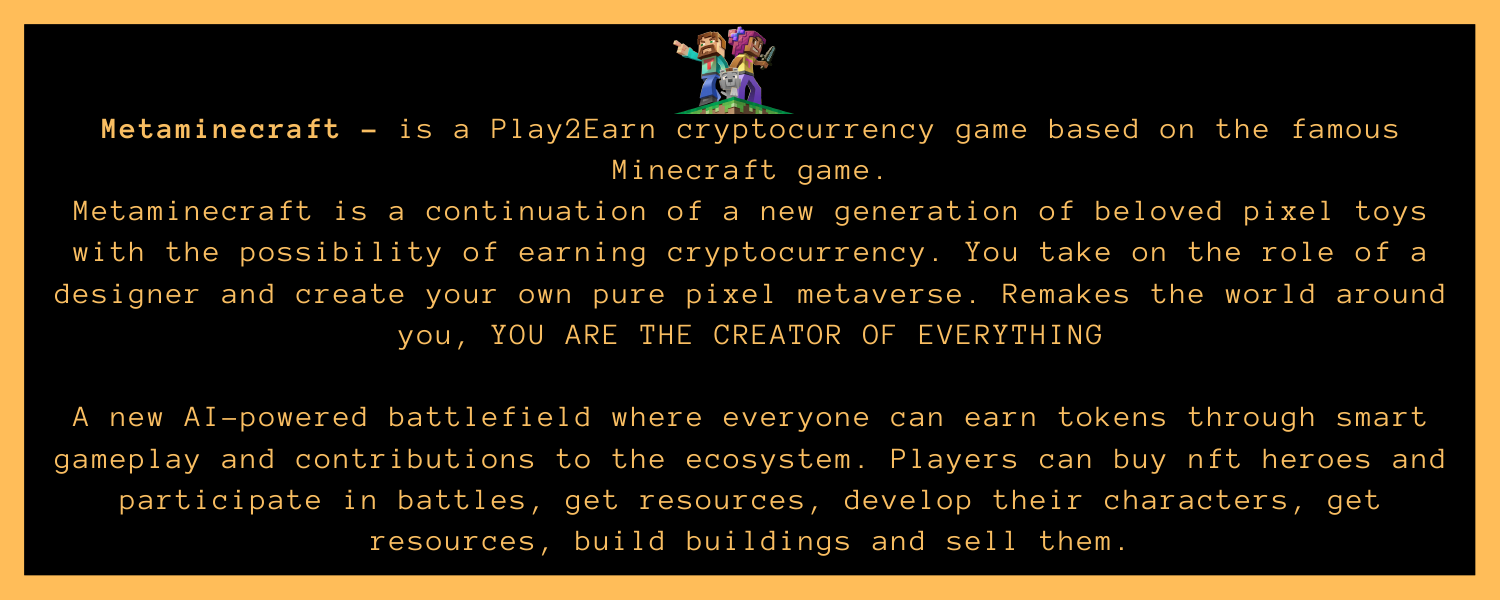

**Earnings are possible through the following methods:**

- Participating in PVP fights with the chance to earn leaderboard awards.
- Breeding \$MMC with the purpose of reselling them on the market.
- Сapture territory, building houses, developing your empire, extracting resources
- Collecting, speculation, player upgrades and resale
- Farming animals needed to help the heroes. They can be traded on cryptocurrency exchanges like Pancakeswap.
- Players can acquire a governance token, \$MMC, which represents a genuine chunk of the game world due to its governance rights and fee sharing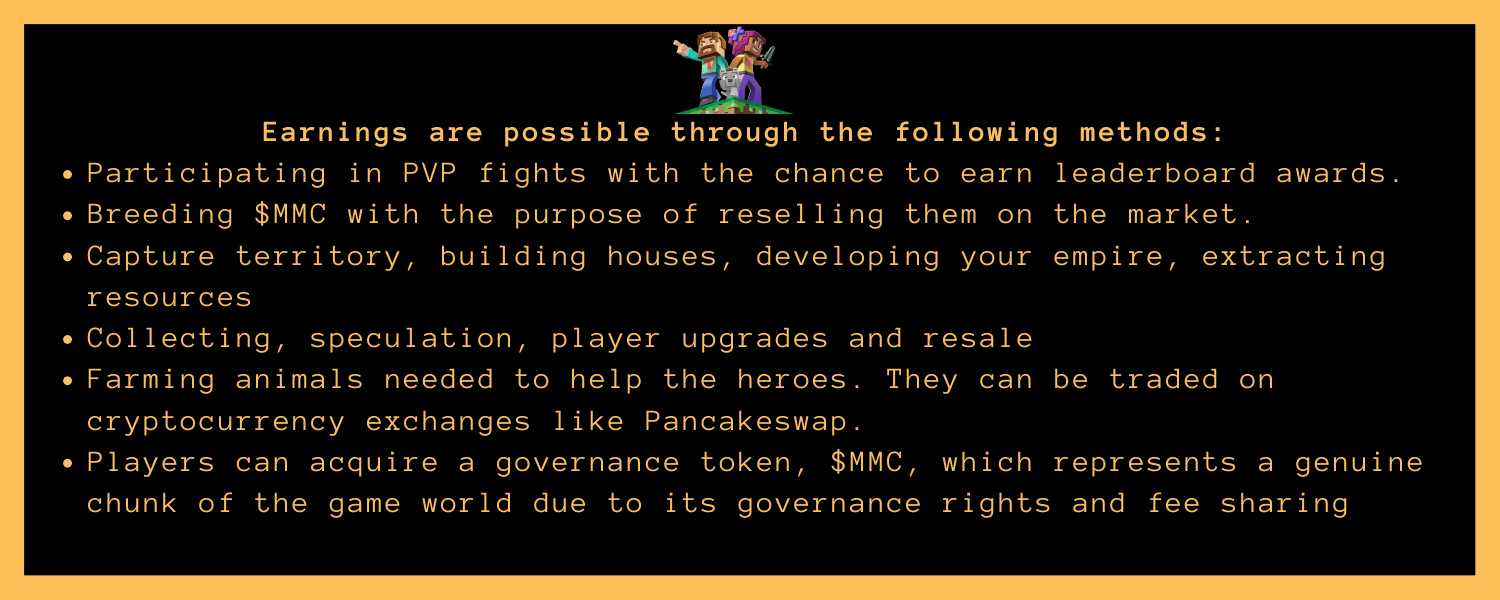

#### **THE CONCEPTION**

We believe in a future where play, work and pleasure are inextricably linked.

We aim to develop heroes and provide them with economic perspectives. Most importantly, we believe that heroes and animals and collecting them can make the world a better place. We cordially invite you to join our movement.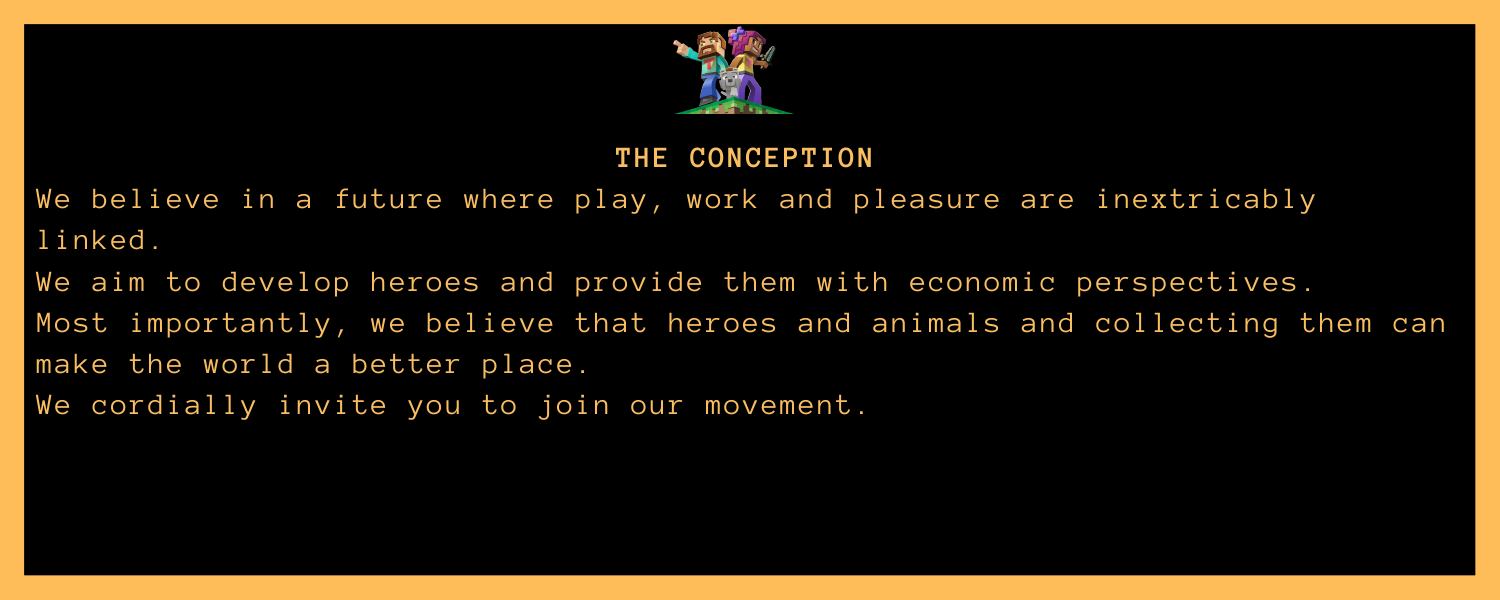

**The combat system of Metamaminecraft is well suited for competitive play and esports due to its skill-based competitive nature. We believe this is a vital part of the future, as evidenced by how engaged players become when money is at stake.**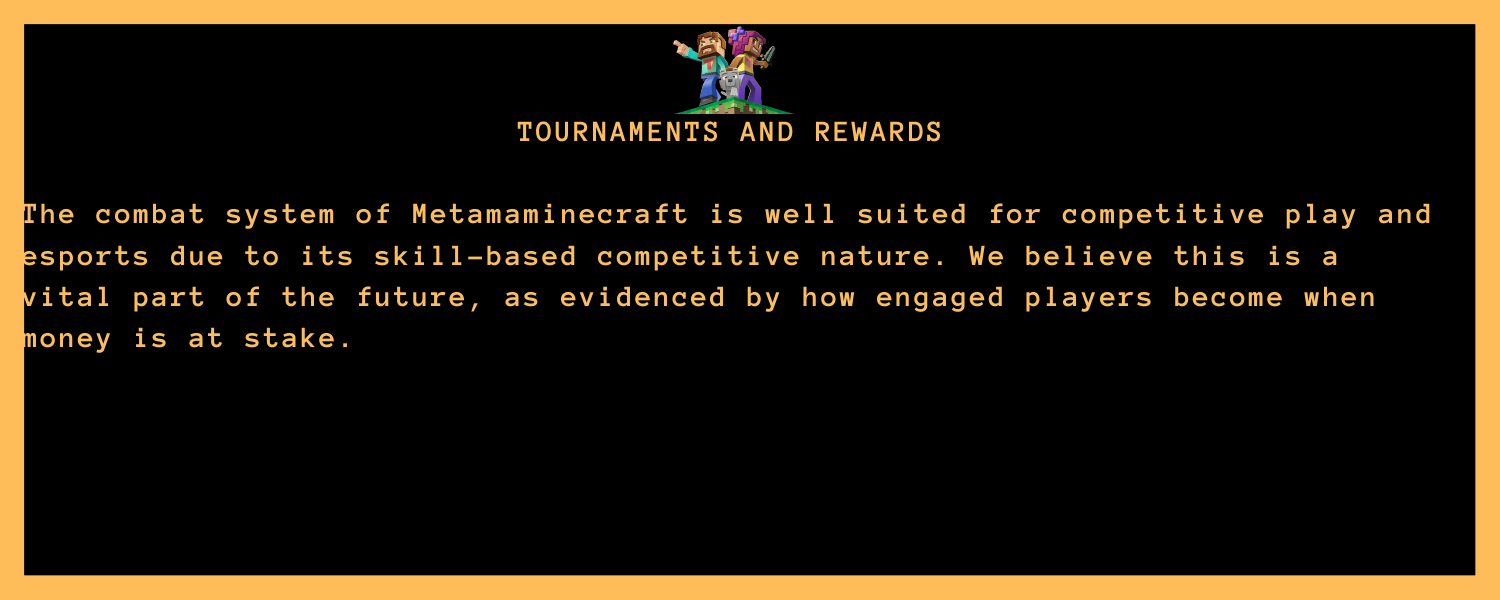

**Metaminecraft fully engages all players in a Free-to-Play economy in which their in-game activities are rewarded in terms of money through a long-term increase in the value of their Metaminecraft. As the player improves the abilities and value of their hero in Metamaminecraft NFT, it becomes valuable and tradable on the decentralized market.**

**At this stage, players can either sell their playable characters to other players who wish to purchase it**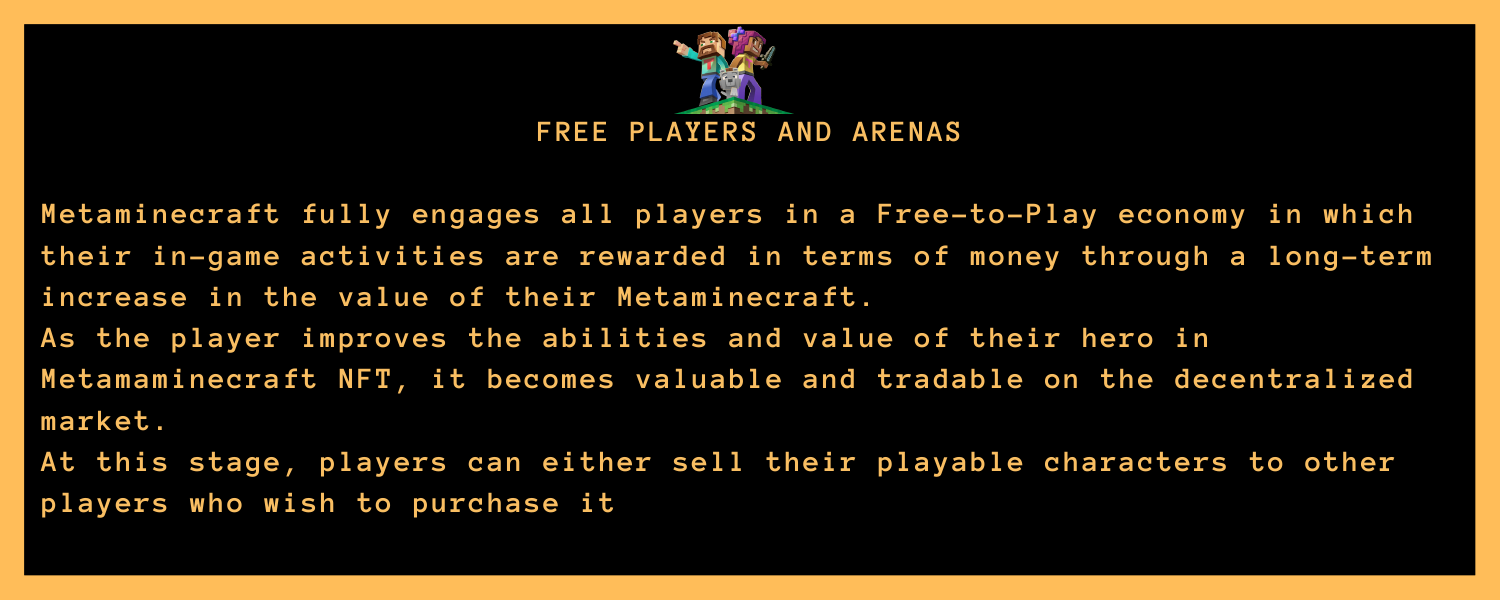

**Buy players, they can earn dozens of times more, and significantly expands the market opportunities.**

**All upgrades are sold to players who are willing to pay for faster progress. This is the basis of our economic approach, which allows us to create and expand the content of the game as it gains popularity. It creates supply and demand for assets to be bought and sold on the in-game market, further boosting the economy.**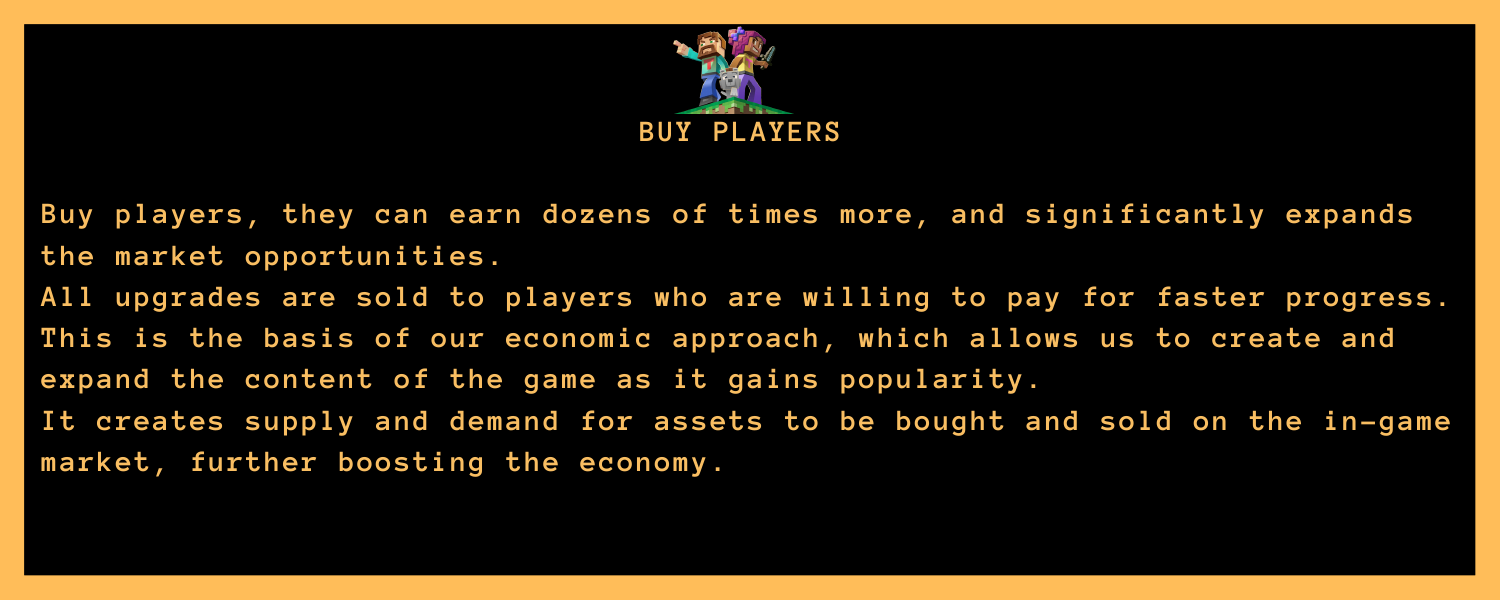

**METAMINECRAFT (MMC)** is the Metaminecraft Universe's governance token. It is a BEP-20 token. MMC holders will be eligible for incentives if they stake their tokens, engage in the game, and vote on critical governance issues. Additionally, players will be able to earn \$MMC by participating in different games inside the Metakings Universe.

3 smart contracts will be created and integrated into one large smart contract for the convenience of players and their heroes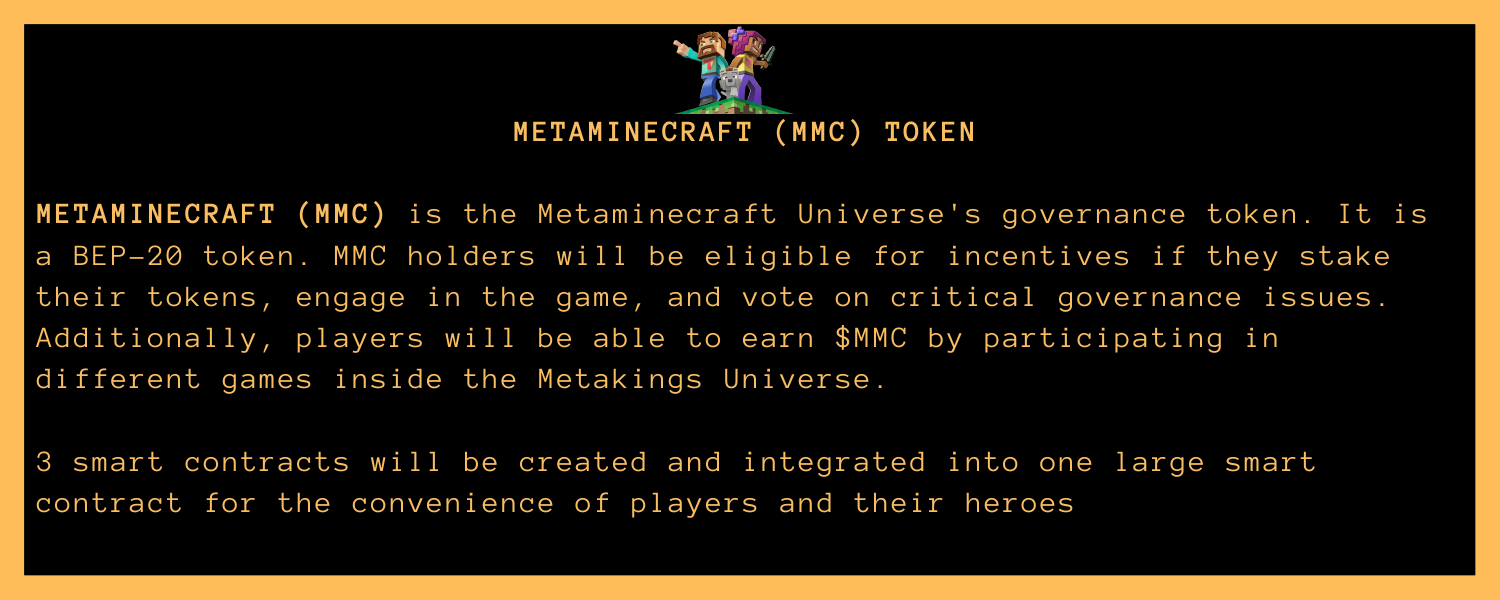

\$MMC serves as the native currency for Metaminecraft. Players use \$MTK to mint characters, mint arenas, extending the lives of your characters by hiring and Buy/Sell on the Metaminecraft Marketplace.

**Contract Address: 0x6FEE6007eD50ed435671a6208E0B4a7Aaba72c65** Name: Metaminecraft Token Symbol: MMC Decimals: 18 Network: Binance Smart Chain Total Supply: 250.000.000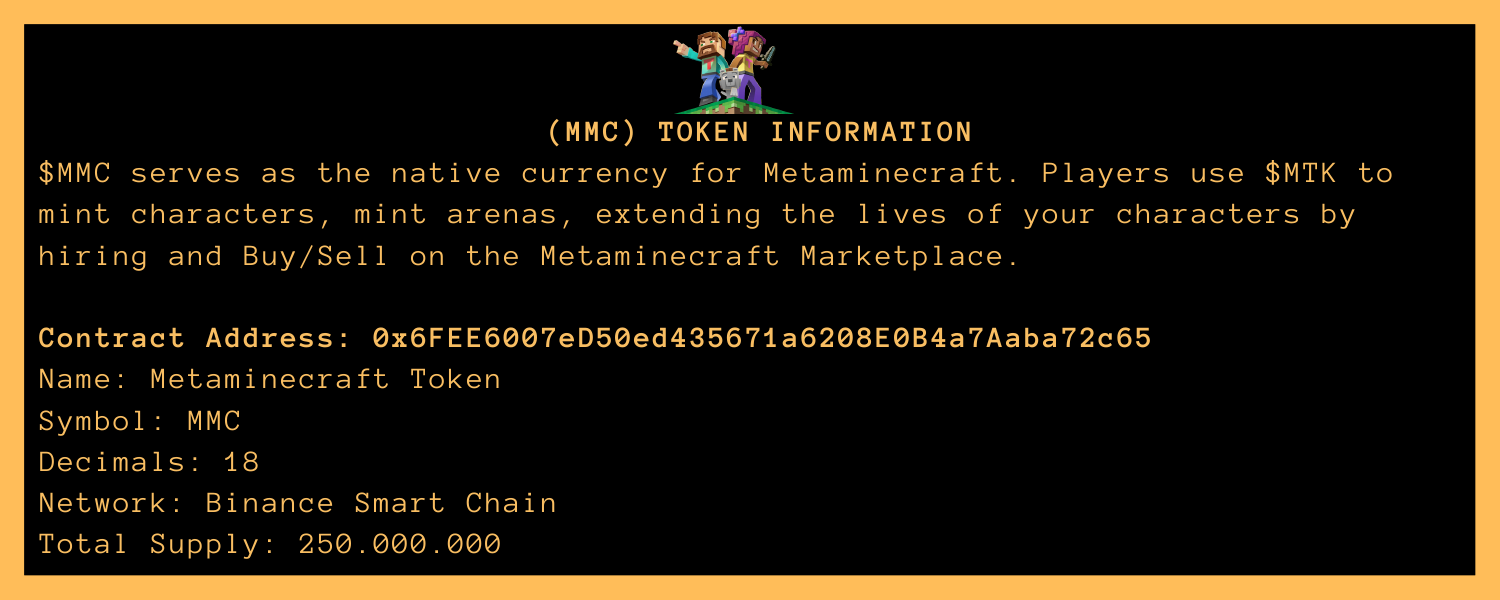

There will be an internal NFT market where players can improve their economy by allowing them to trade, sell or purchase NFTs. The marketplace will use \$MMC as the default token and users will set the price of their NFTs however they see fit.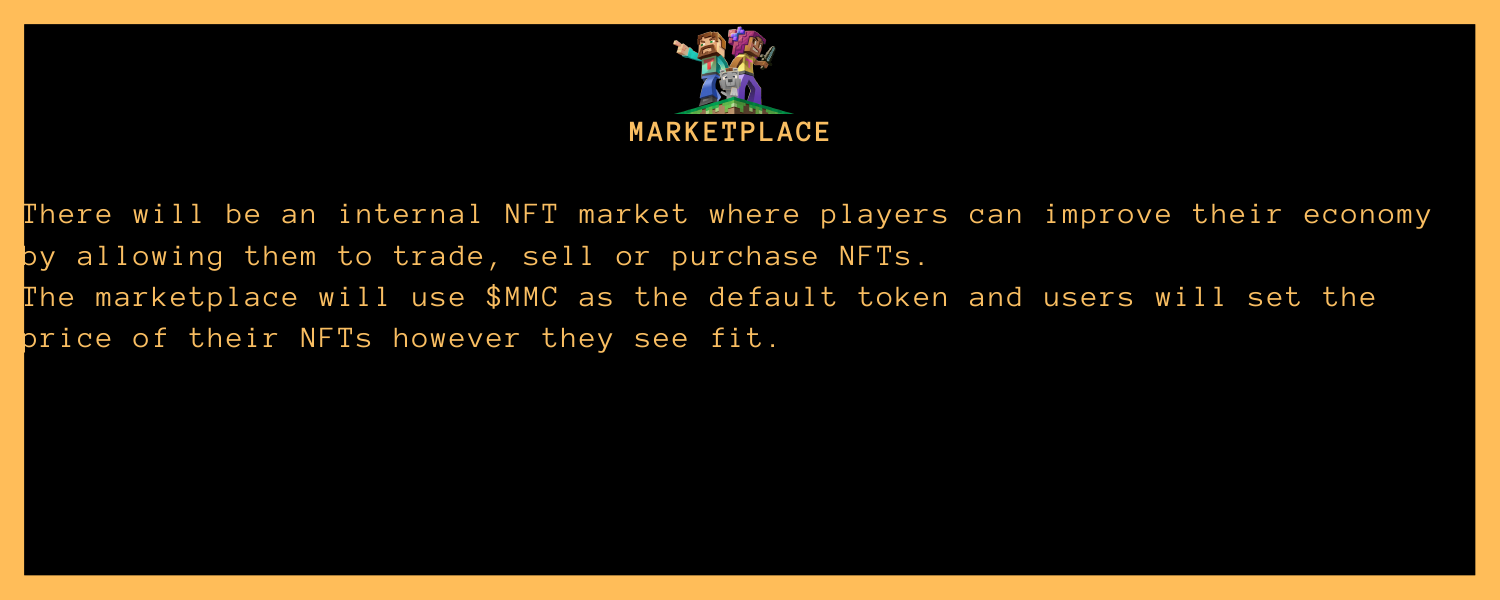

## **Q1 2022 PROJECT STARTED**

- ✔ Design site Finalise
- ✔ Website launched
- ✔ Launch Social Media
- ✔ Initial Prototype + Smart Contract build v.1.0
- ✔ Game Development
- ✔ Fundraising Commences Presale round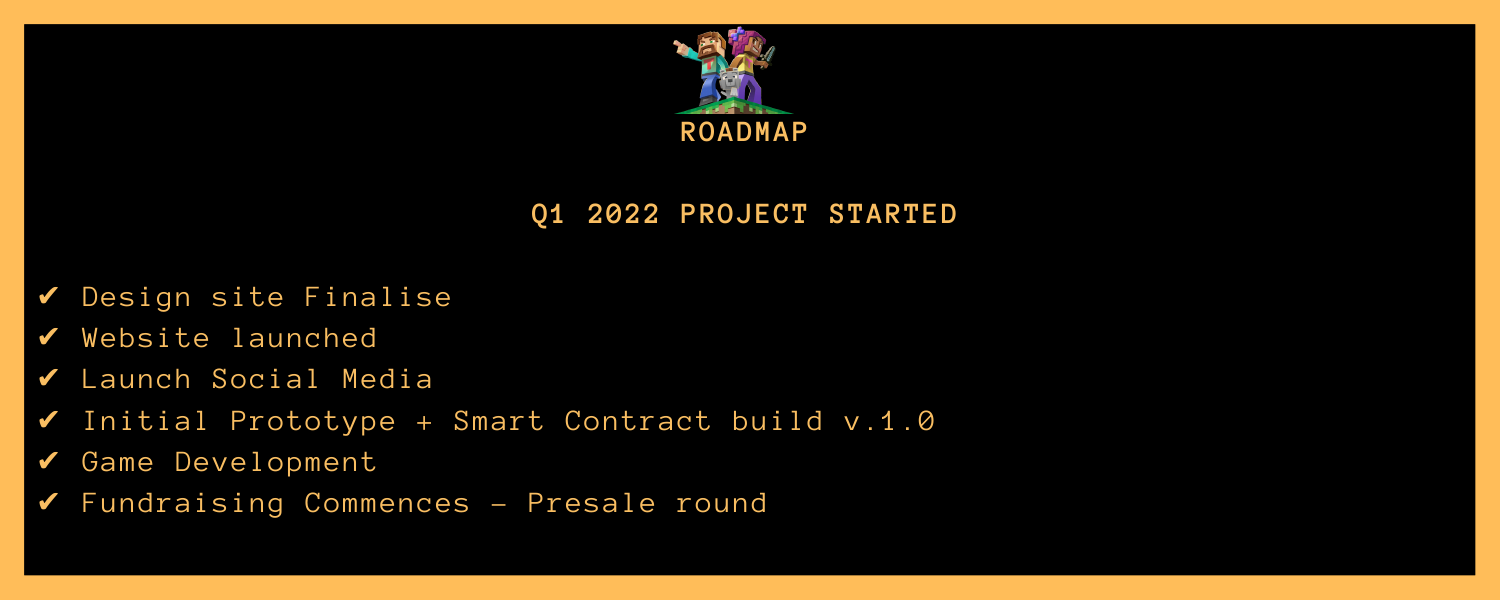

#### **Q2 2022 AIRDROP AND PRESALE TOKEN**

Airdrop round Finish Presale round Smart Contract build v.2.0 IDO round Aggressive marketing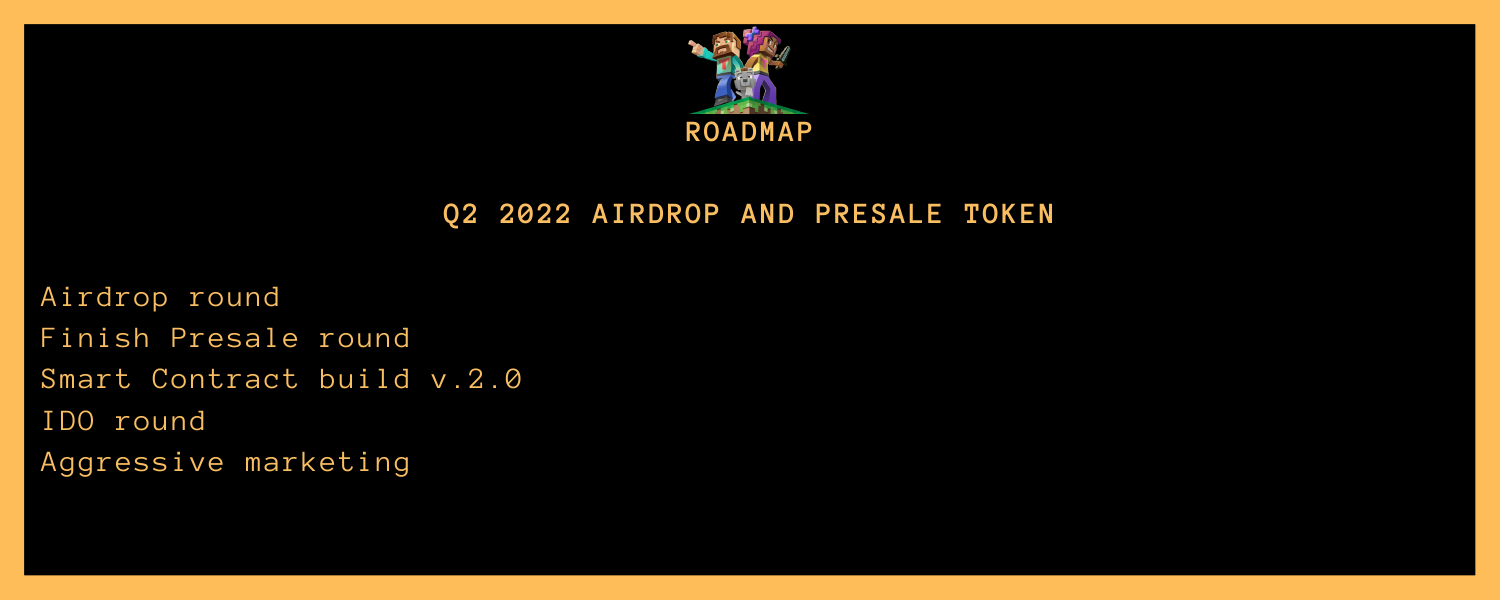

**Q3 2022 WORK IN PROGRESS**

#### TGE

In-game NFT release New Skins, New Characters Launch of the beta version of the game Mass test beta game Pre-sale NFTs useable in-game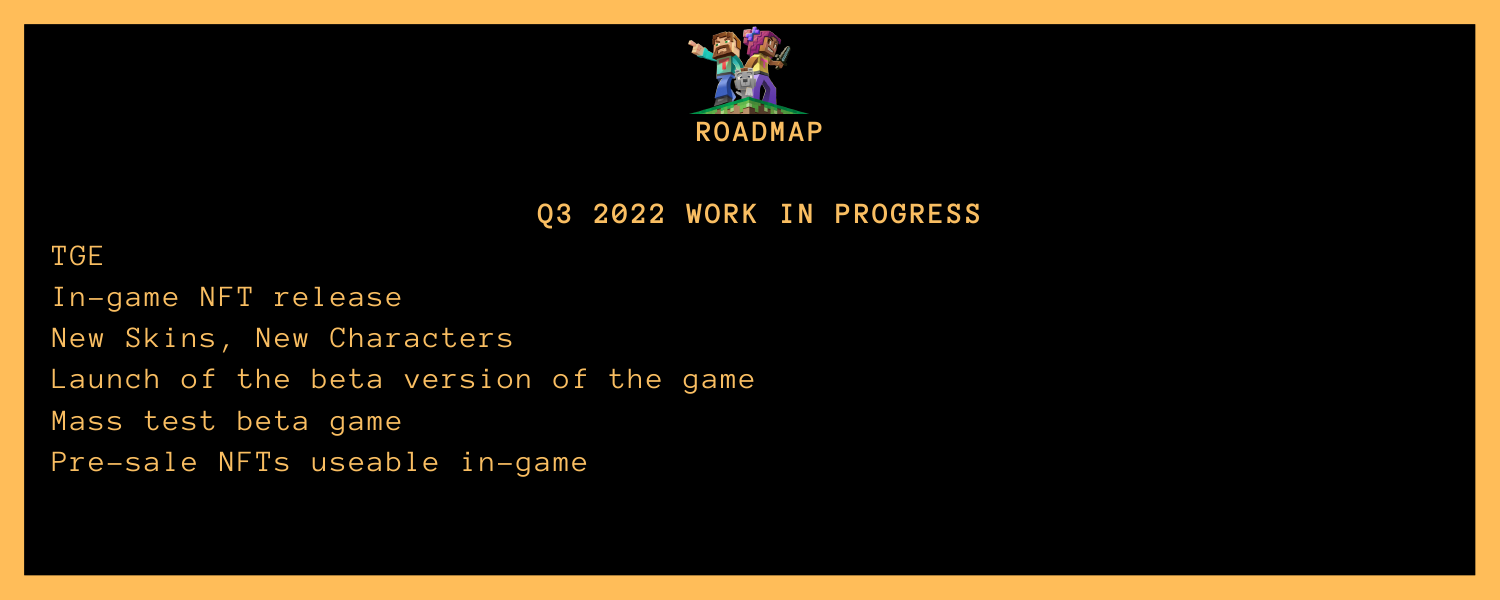

## **Q4 2022 TESTING AND DEBUGGING**

Finalization of the alpha version of the game Alfa version released Mass test alfa game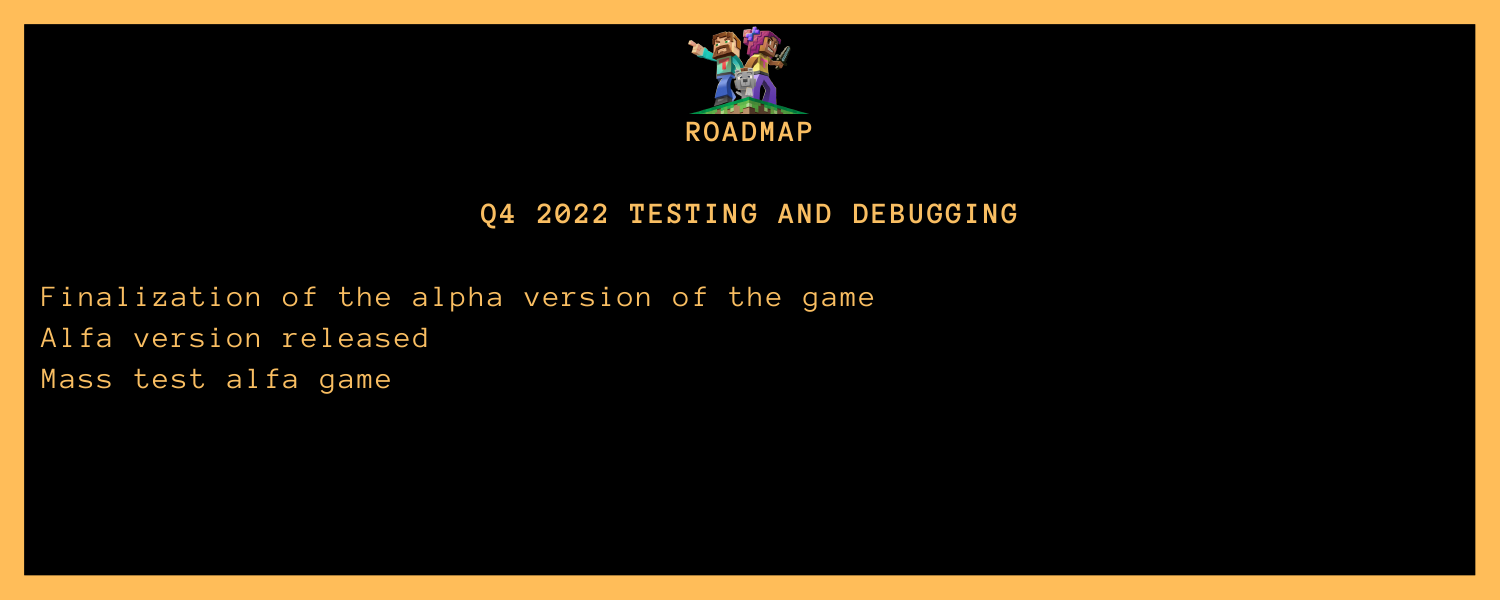

## **Q1 2023 FINAL VERSION RELEASED**

Smart Contract build v.3.0 Final version game

**Q1 2023 TO BE CONTINUED**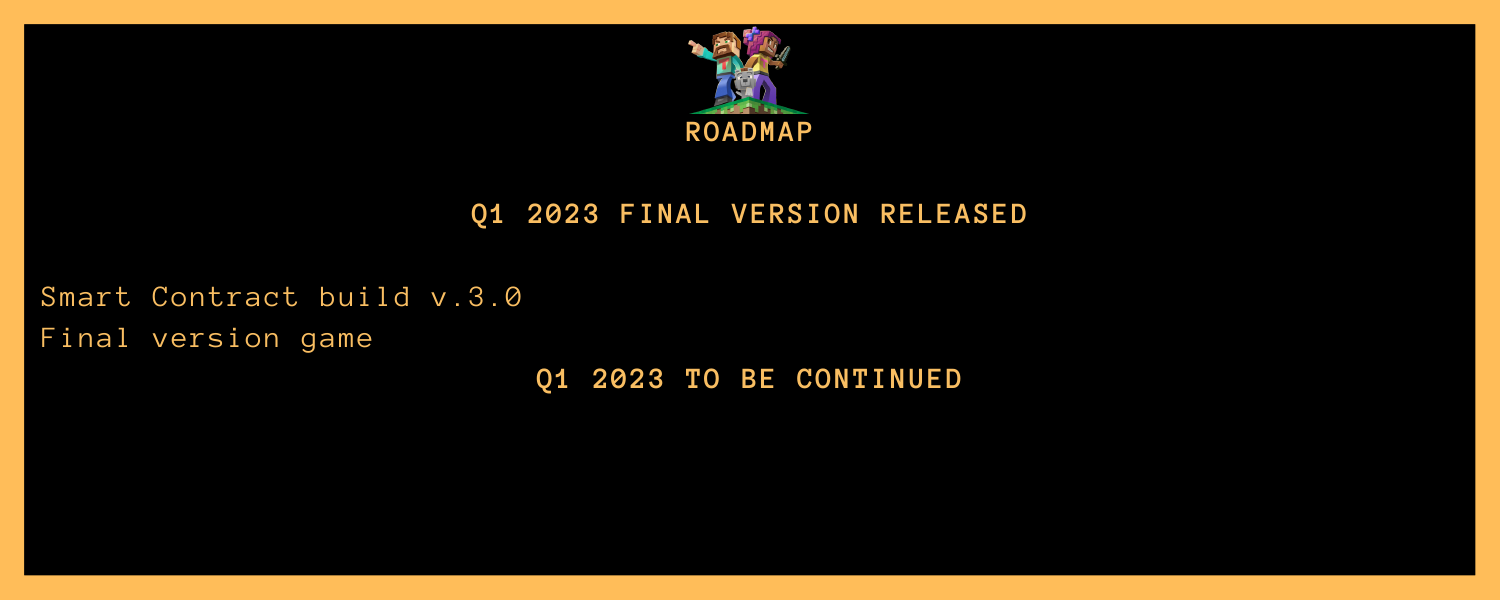

#### Presale

- Amount Token: 42 500 000 MMC 17% of Total Supply
- Softcap: 550 BNB
- Hardcap: 1200 BNB
- Max Spend Per Account = 10 BNB
- IDO rate: 0.00002BNB/1MMC or 0.01\$/1MMC
- Pancakeswap listing rate: 0.0002BNB/1MMC or 0.10\$/1MMC
- Link for the Pre-sale: https://metaminecraft.fun/buy/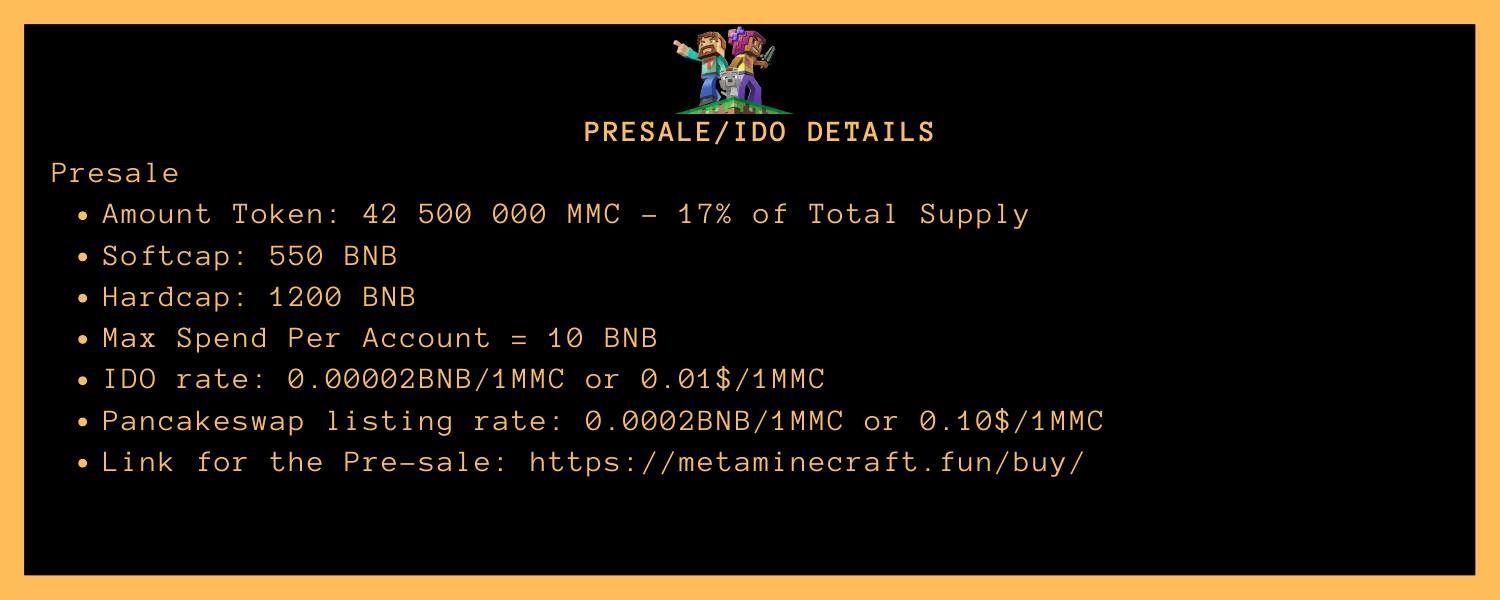

- Amount Token: 7 500 000 MMC 3% of Total Supply
- Start telegram bot
- Bot launch 02 2022
- Join a telegram group, subscribe to a twitter, make a tweet in a telegram.
- Referral program for each attracted user 100 \$MMC
- 7% off every purchase referrals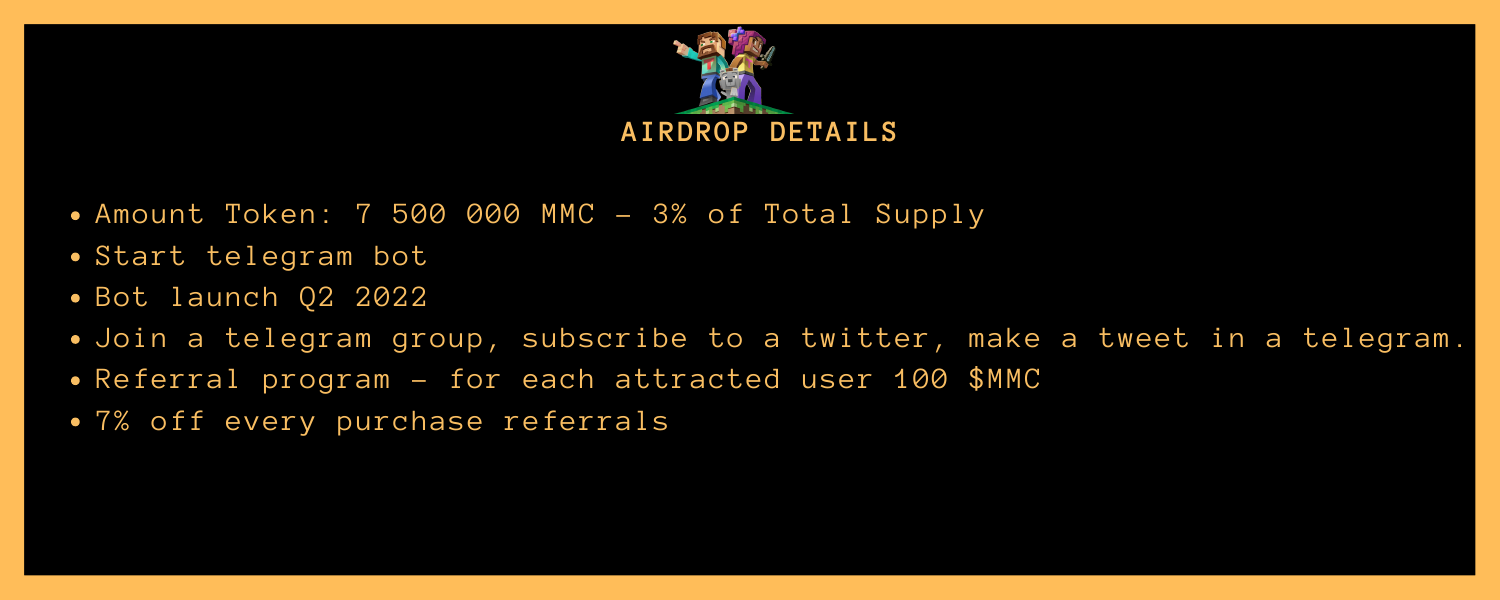

## Type "https://metaminecraft.fun/buy/" You wallet will ask you to connect. Tap Connect to Metaminecraft, then you can buy \$MMC tokens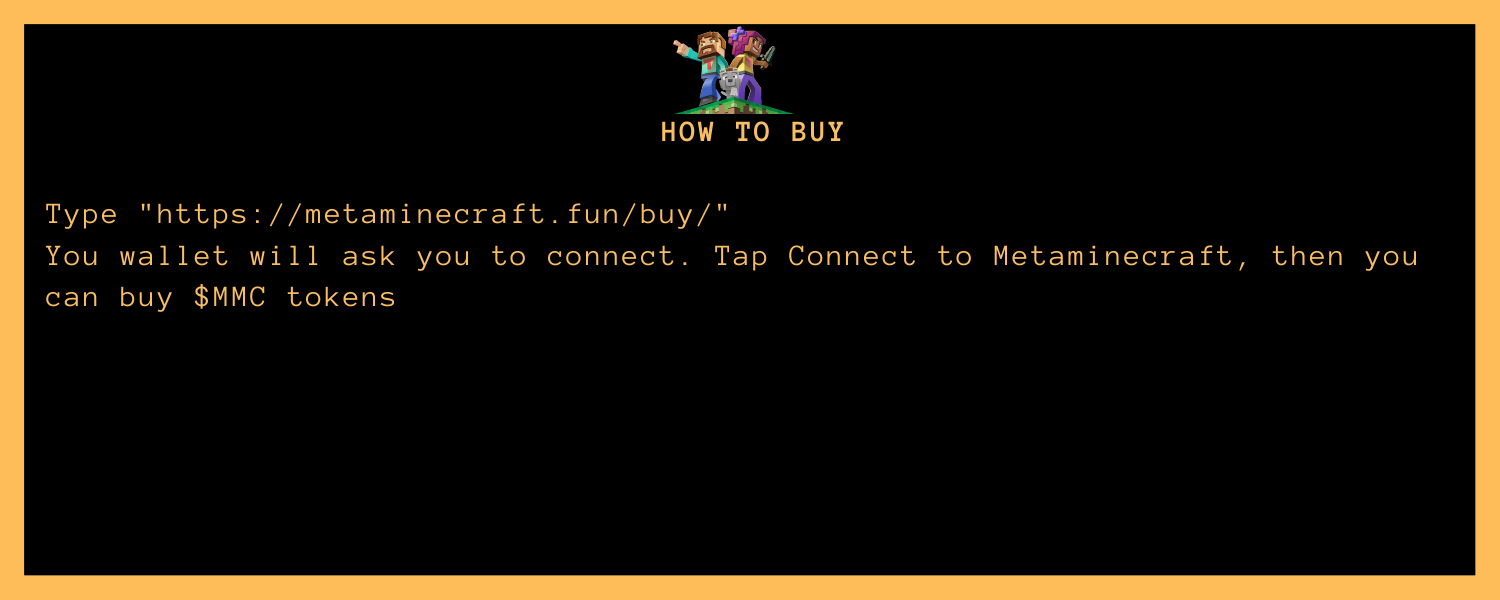

Metaminecraft is an Unreal Engine 4.26 game engine. Battles are conducted in a pure C++ simulation that runs game instances in less than a few milliseconds. This is then connected to Unreal Engine and rendered. We employ the whole suite of AWS monitoring and security services, including CloudWatch, GuardDuty, Inspector, Detective, and Security Hub, on the back end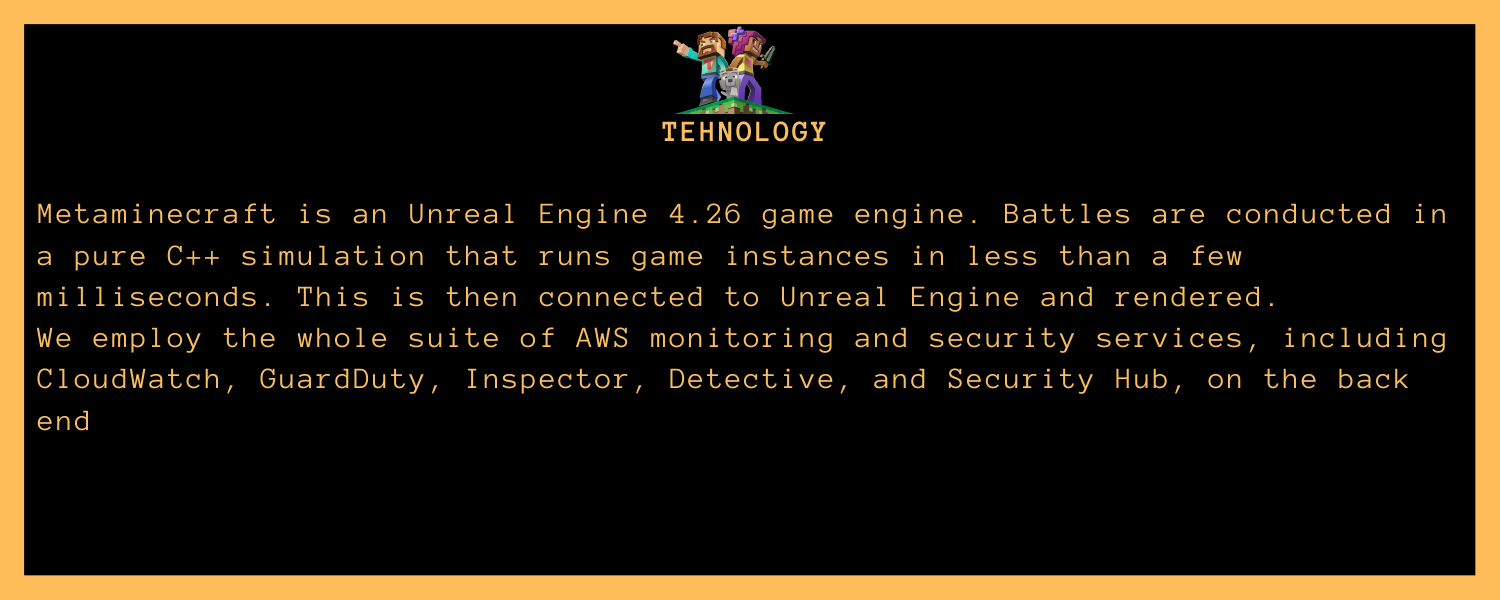

**Mike Stolfench** - Co-Founder.verified serial entrepreneur in e-commerce and crypto.

**Henry San-mi-lin** - Founder and Game Designer. Passionate about designing and programming games since the age of 15.

**Emmanuel Baston** — Lead Server Engineer.A person who ensures the smooth operation of servers

**Mafina Gomez** — Marketing Manager. A highly creative marketer and brand strategist with over a decade of experience in marketing.